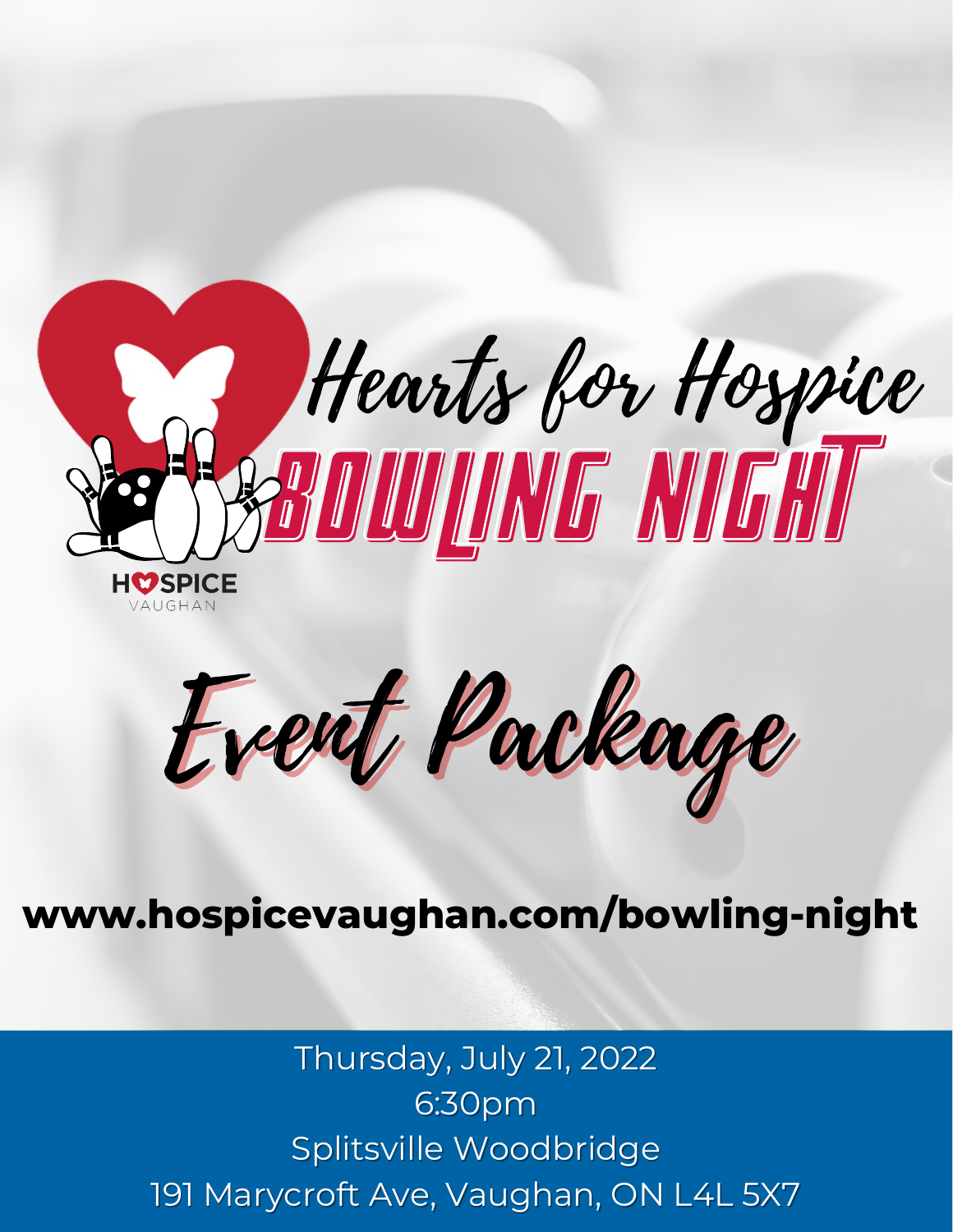

# Hospice Vaughan

Since 1995, Hospice Vaughan has been providing compassionate palliative care services and soothing grieving hearts in our community. In April 2021 Hospice Vaughan opened the doors to our 10-bed palliative care hospice residence and theMario & Nick Cortellucci Hospice Palliative Care Centre of Excellence, the first specialized health care facility of its kind in Vaughan. We are a hub for palliative care programs and services in the province. All programs and services are free of charge.

# How Can You Help?

Supporting Hospice Vaughan means giving a better tomorrow to a member of your community. Hospice Vaughan's mission is clear - help people with life-limiting illnesses live fully in comfort and with dignity until they die, while providing support for families, friends, and caregivers.

Our vision is bold - to transform hospice palliative care and end-of-life care in Vaughan, a mission and vision made possible by community members like you. We hope you will consider supporting this event, every dollar goes towards our important community programs and services. Spread the word, donate and join us!

### **Registration & Sponsorship Opportunities**

You can also register online: www.hospicevaughan.com/bowling-night

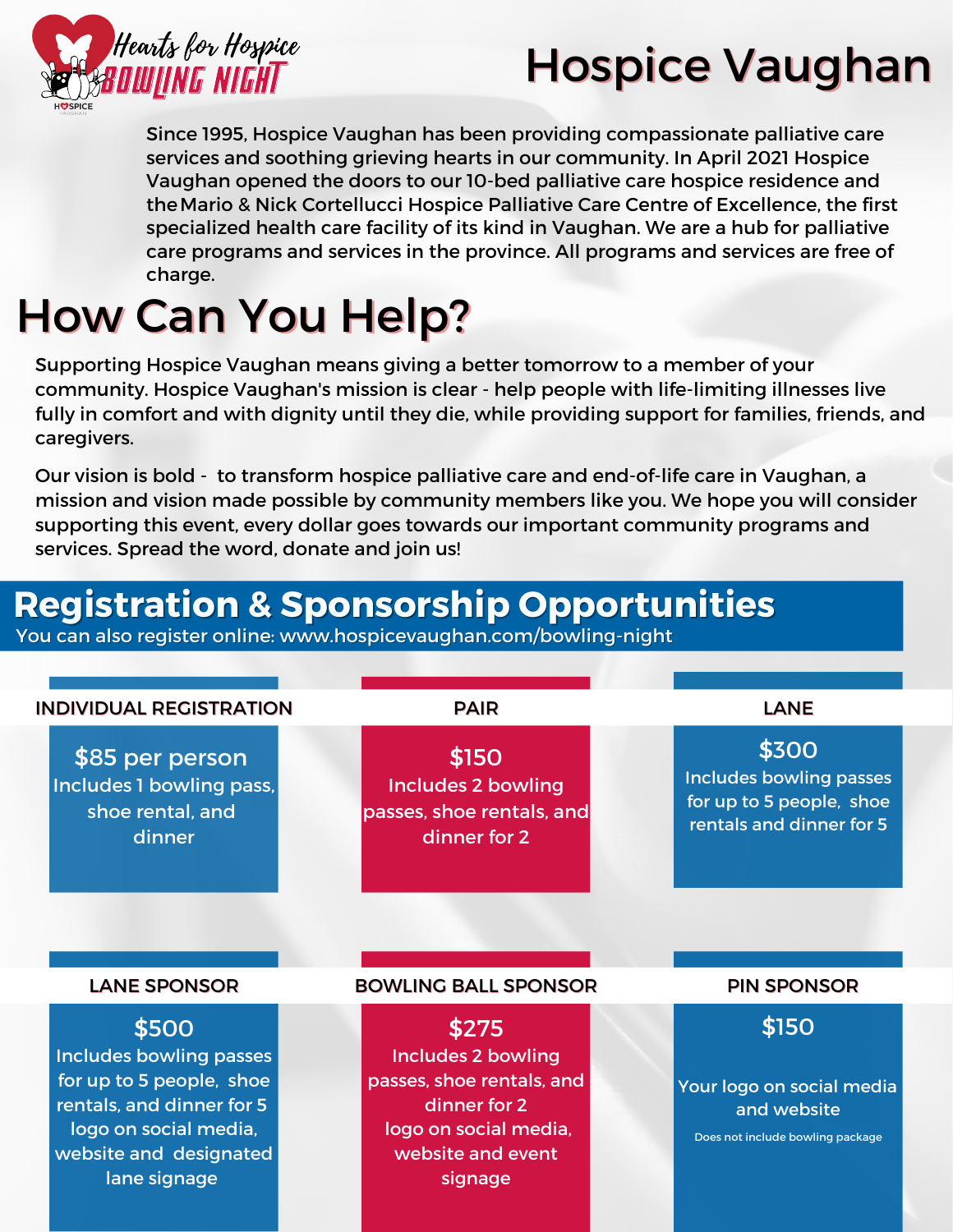

### **Bowl your heart out for Hospice Vaughan**

Join us for an evening of fun and food at Splitsville! Enjoy the event with friends & family while raising vital funds for Hospice Vaughan programs and services, offered to the community free of charge.

You can purchase a registration or sponsorship opportunity online or by completing the attached form! We appreciate your support on any level! Head to: **www.hospicevaughan.com/bowling-night** for more information!

### **If you have any questions please reach out to us at:**

#### Lindsay Horner

Shahmyna Kassam

**Fund Development Coordinator, Communications** communications@hospicevaughan.com 905-850-6266 x210

**Fund Development Coordinator, Events Lead** events@hospicevaughan.com 905-850-6266 x201

### **FUNDRAISE. PLAY. DELICIOUS EATS!**

## "At The Game" Stadium Eats Inspired Menu

#### **Off the Grill**

**Beef & Beyond Beef Sliders All Beef "Mini" Ball Park Franks**

*Splitsville's burger sauce, shredded lettuce, ketchup, relish, mustard, fresh red onion, sliced tomato, cheese, dill pickle, and jalapeños*

### **Crispy Fried Chicken Bites, Buffalo Style Crispy Cauliflower**

*Franks hot sauce, mild wing sauce, honey garlic, ranch, blue cheese, and celery sticks*

**Hand Crafted Mini Bagel Pizzas** Pepperoni and Vegetable

**Crispy Gourmet Tater Tots, Kettle Cooked Potato Chips, Coleslaw Salad**

#### **Dessert Station**

*Funnel fries, with whipped cream chocolate sauce, icing sugar, and cinnamon sugar*

#### **Unlimted Fountain Drinks**